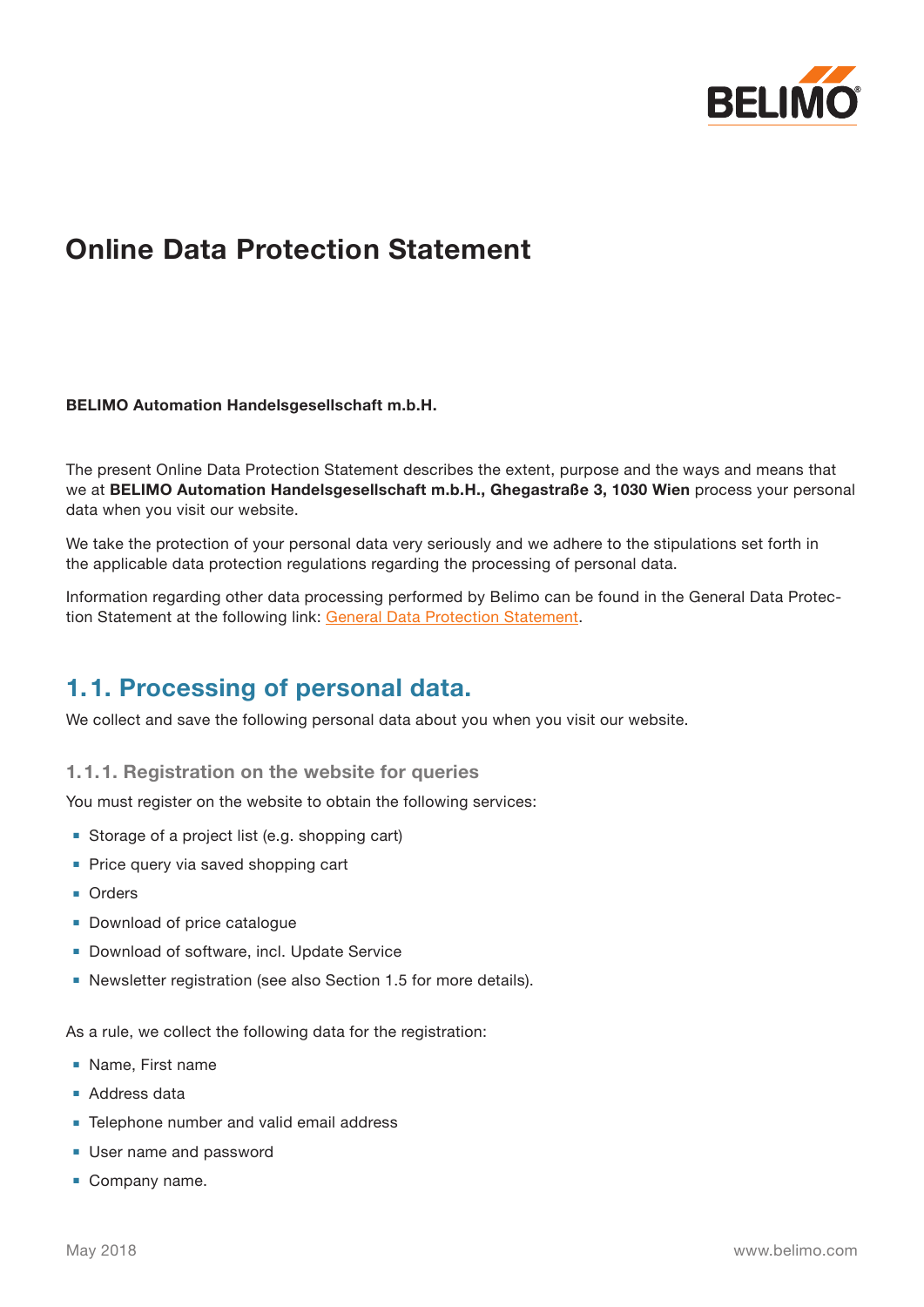

The data collected in the registration form is saved for processing and replying to the respective queries and for possible follow-up questions. We do not disseminate this data without your consent.

The legal basis for the processing of the personal data when a consent has been given is Art. 6 Sect. 1 lit. a GDPR. If the data is processed for the fulfillment of a contract with the affected individual, including pre-contractual measures, then the legal basis for this is Art. 6 Sect. 1 lit. b GDPR.

#### **1.2. Use of cookies.**

We use cookies on our website in order to make it more user-friendly and to ensure that certain functions will work, e.g. the shopping cart feature. These are small text files which are saved on your computer or mobile device. If a cookie is activated, then your browser can be identified by the cookie ID and the information that is contained in the cookie can be used. No personal data is stored during this process, which could be matched to a particular individual.

We use the following types of cookies on our website:

- **Session Cookies**, which are deleted automatically after the end of the browser session in order to, for example, save the default language settings or the shopping cart making them available throughout various pages during the web session.
- **Temporary or permanent cookies, which remain saved on the computer or mobile device when the** browser is shut down until you delete them or which are deactivated after you log off (login cookies). In the case of saved cookies, your browser is recognized at the time of later visits to the website and the saved settings are then already active.
- **Performance Cookies** from third-party providers for web analysis which are used to optimize our website and its contents (see Google Analytics).

Common browsers offer optional settings for refusing to accept cookies, either all of them or just certain ones, or you can delete the cookies on your computer by using the corresponding browser function.

Some of the functions on our website will not be fully available for use if you make these kinds of adaptations to your settings.

The legal basis for the use of the technically necessary cookies is Art. 6 Sect. 1 lit. f GDPR. The legal basis for the use of cookies for analysis purposes is Art. 6 Sect. 1 lit. a GDPR.

### **1.3. Use of Google Analytics.**

On our website, we use the "Google Analytics" service provided by Google Inc. (1600 Amphitheatre Parkway, Mountain View, CA 94043, USA) for evaluating your use of the website. The information collected by the cookies is generally sent to a Google server in the US and saved there. The IP address of users within the member states of the EU and the European Economic Area will be shortened. This shortening of the address eliminates the personal reference to your IP address. Under the Order Data Agreement, which we have concluded with Google Inc., Google uses the information collected to evaluate website usage and activity and to provide services related to internet usage. The IP address transmitted by your browser in the context of Google Analytics is not merged with other Google data.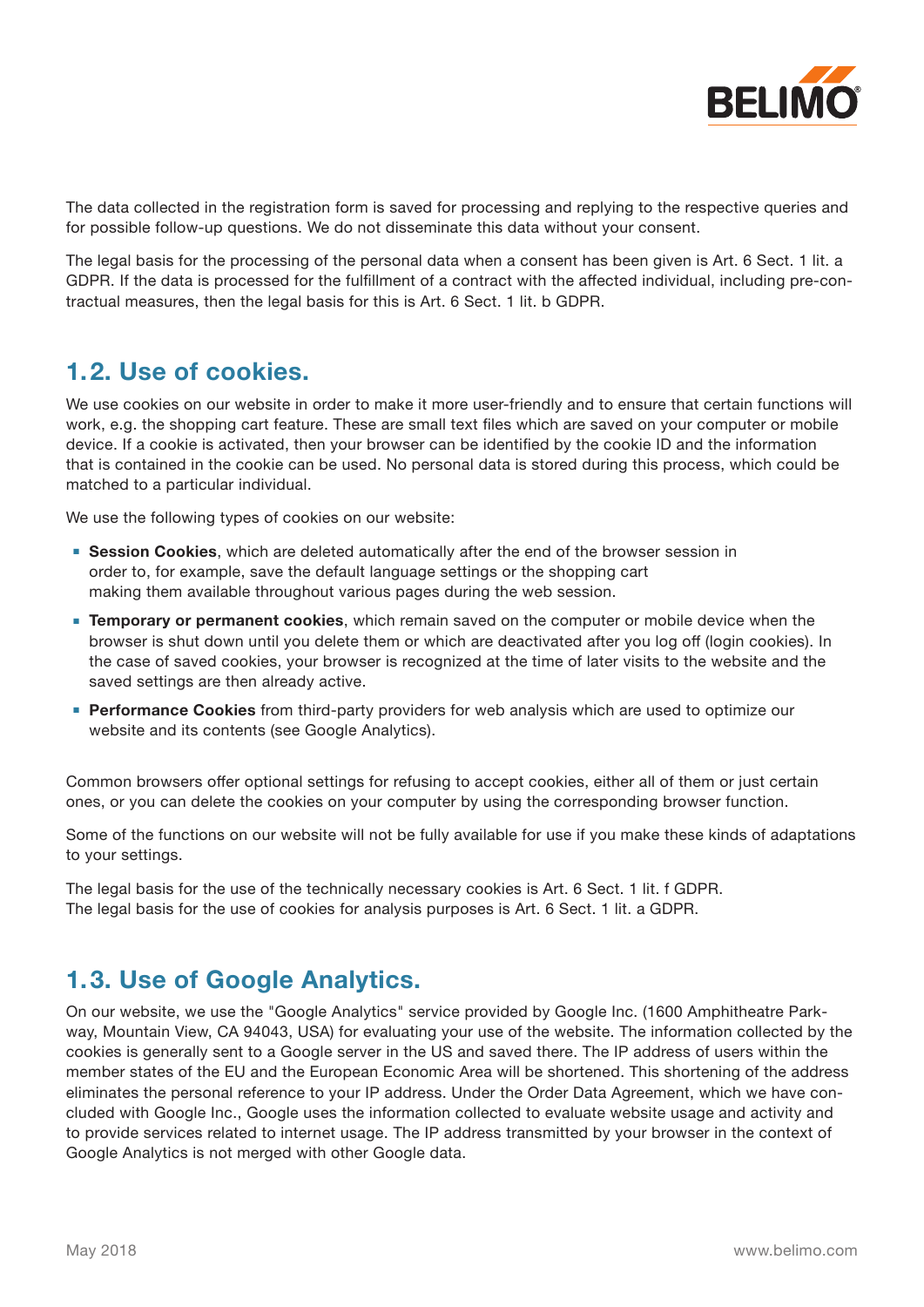

You will find additional information on the use of data by Google Inc. here: <https://support.google.com/analytics/answer/6004245?hl=de>

You can prevent the data which is created by the cookie and which is in reference to your use of the website (including your IP address) from being sent to Google and from being processed by Google by downloading and installing the [Google Analytics Opt-out Browser Addon](https://tools.google.com/dlpage/gaoptout?hl=de).

The legal basis for the use of Google Analytics is Art. 6 Sect. 1 lit. f GDPR.

# **1.4. Content Delivery Network (CDN) from Akamai.**

Akamai is a Content Delivery and Cloud Infrastructure Service Provider which distributes, accelerates and protects online applications. The Akamai servers in worldwide use are controlled by Akamai Technologies, Inc., Cambridge, MA, USA.

We use the Akamai services for the acceleration of our website so that it can offer an acceptable response time worldwide.

Akamai transfers personal data (from the log files, e.g. IP addresses) to the US every time data is processed, because certain servers for processing the log files are to be found only in the US. Akamai has received certification under the Privacy Shield Programme in order to structure this transfer of personal data from the EU to the US in conformance with data protection policies. In addition, Belimo and Akamai have furthermore agreed to the EU standard contractual clauses. The different Akamai companies have also set up these agreements with one another.

The legal basis for the utilisation of Akamai and the processing of personal data associated with it is Art. 6 Sect. 1 lit. f GDPR.

#### **1.5. Newsletter distribution.**

You can register for the Belimo Newsletter on our website by specifying your contact data and a valid email address. We use the Double-Opt-In procedure for confirmation of the registration. That means you will receive a confirmation email which you must confirm before the first newsletter is sent out. It is only after confirmation is received that you will receive our newsletter.

You can revoke your consent to the saving of the data, the email address and their use for sending the newsletter at any time, e.g. by using the unsubscribe link in the newsletter email.

The Newsletter mails are provided by systems which are set up by external providers. SmartFocus uses your data exclusively to enable Belimo to send out newsletters automatically.

The legal basis for the processing of personal data for the purpose of sending a newsletter is Art. 6 Sect. 1 lit. a GDPR.

### **1.6. Use of social media plugins.**

We do not use any social media plugins on our website, but only links to the corresponding pages and/or contents.